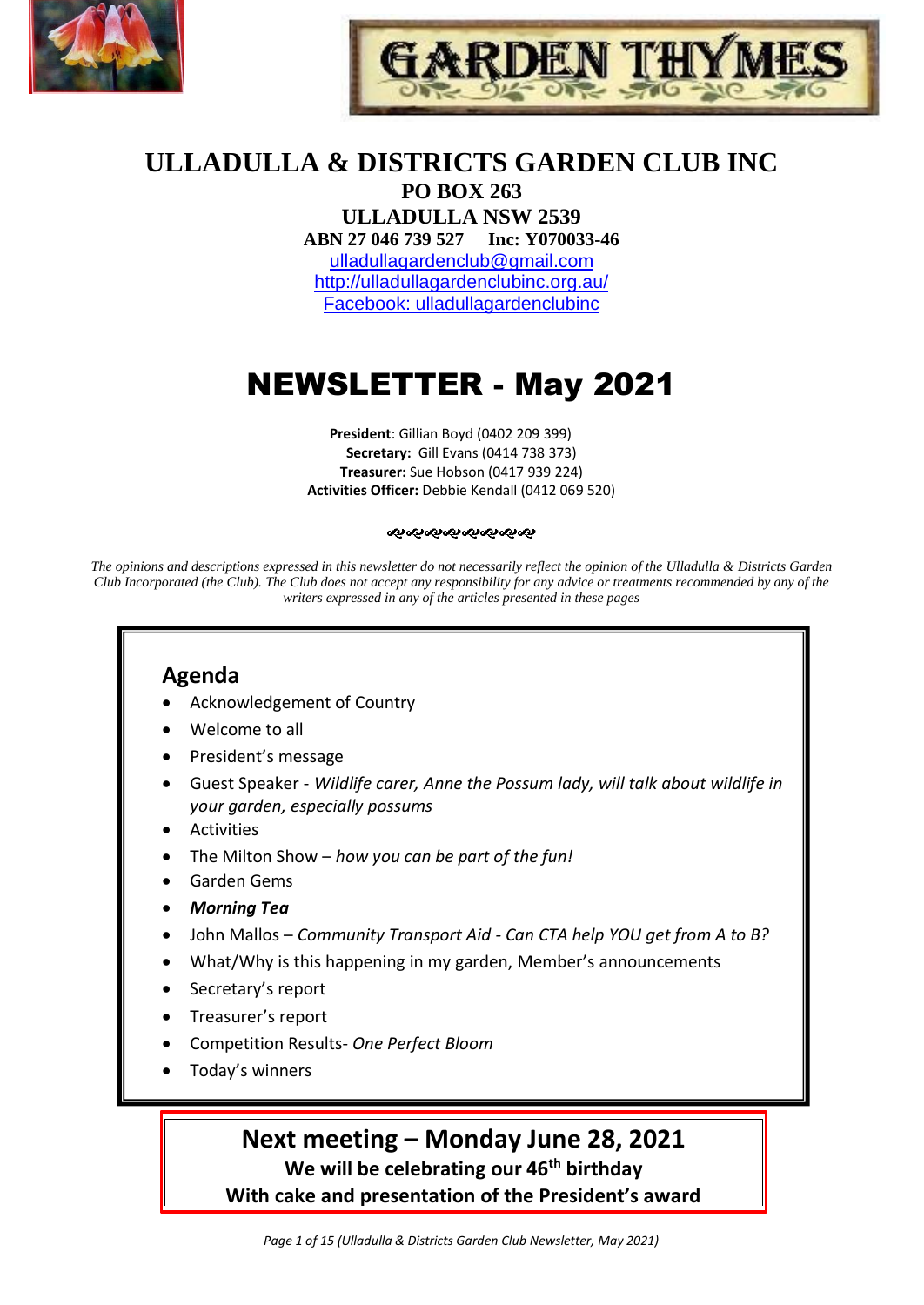#### **New Members**

Please welcome new members: Pattie Ryan, Debbie Walker, Tim & Margo Kay, Kaye Grant

#### જાજાજાજાજાજાજાજા

#### **Get Well Messages**

If you are aware of a member who is not well, or needs cheering up, **please let Sue McMahon know on 4455 2739**

#### જાજાજાજાજાજાજાજ

#### **Banking Information**

If you would prefer to pay electronically for membership or trips etc. you can - details as follows:

### **BSB 062-646 Account No 00900912**

**Please ensure you enter your surname and what the money is for in the description space i.e. Keegan, Fees**

#### ೲೲೲೲೲೲೲೲ

### **Contact Details**

If you have recently changed your address, telephone number or email address, please ensure that you let a committee member know. This will ensure that you will receive your newsletter via email if you have requested this. All personal details are kept strictly confidential.

#### જાજાજાજાજાજાજાજ

### **Morning Tea**

**Please think about bringing your own mug for m/tea** – this not only helps with the environment but also keeps our costs to a minimum. A mug with a lid would work best, as this would alleviate spillage and a possible injury. If you do use a disposable cup, please make sure you put it in the bin before you leave. We have had a lot of spills while packing up when cups are left on the floor.

#### 

#### **Insurance**

Please note that guests, (non-members), are not covered by the Club's Group Personal Accident Policy on coach trips, therefore, these are restricted to financial members only.

#### જાજાજાજાજાજાજાજા

### **Newsletter**

Will be distributed to members via email each month. Now that we are back meeting again, those members who had their newsletter posted or hand delivered to them during 2020 will now need to collect their copy from the front desk when they come to the meeting.

#### ઌ૰ઌ૰ઌ૰ઌ૰ઌ૰ઌ૰ઌ

## **Propagation Group – 3rd Tuesday of the month (note change of day)**

Next meeting – Tuesday June 15 - venue to be confirmed.

ઌ૰ઌ૰ઌ૰ઌ૰ઌ૰ઌ૰ઌ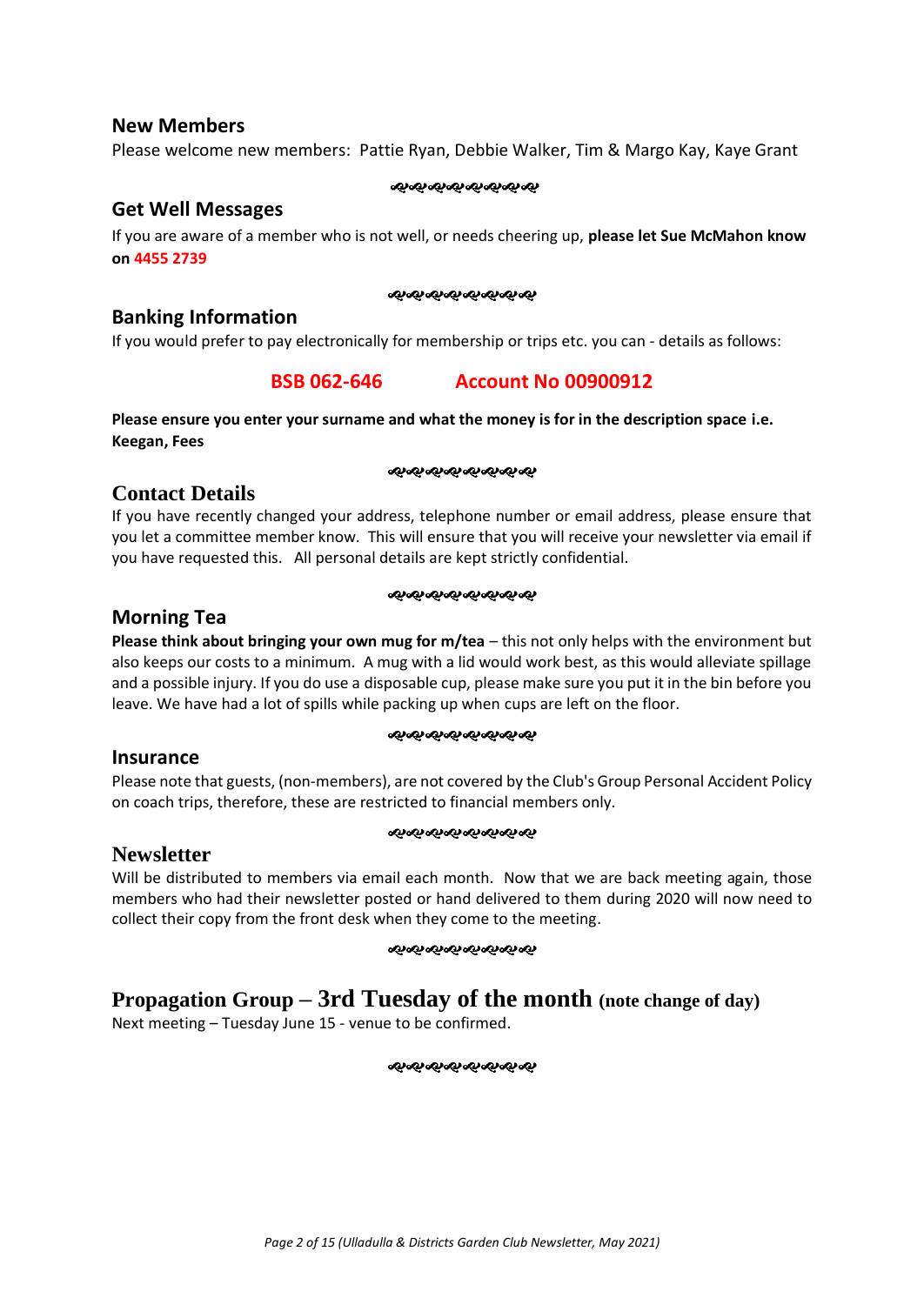## **President's Message**

As we approach winter and the days are getting shorter, it is hard to find the time to do everything in the garden that needs to be done. The upside is that the days are beautiful with stunning sunrises and sunsets. And the district's gardens are beautiful at present with myriad camellias, hibiscus, and tibouchinas, and the roses go on and on, flaunting their beauty month after month. The bright orange of mandarins and oranges against the glossy green leaves of the citrus trees are equally beautiful, and I can attest to the delicious, fresh taste.

On a beautiful Thursday morning a week or so ago, Max Atkins hosted a rose information session in his garden. As most of our members are aware Max dominates most classes in the Rose competition at the Milton Show every year. Even in 2020 after his house and extensive rose garden were burnt to the ground in the Currowan fire, Max managed to successfully show his roses, that, in the short eight weeks since the fire, had recovered sufficiently to produce prize winning flowers. Max generously shared the knowledge and hints that he has accumulated over the years. I am sure everyone present learnt something new to help them understand how to grow healthier and lovelier roses. I certainly did. For newcomers to rose growing it was a great opportunity to learn the full story from an expert. I know everyone enjoyed exploring Max's lovely garden and its stunning roses. We also had a lovely Morning Tea at Vicki Weir's house next door. Many thanks to Max and Val Atkins and to Vicki for welcoming us to their homes and to the members who provided the delicious treats for Morning Tea. It was a very special morning.

I am hoping that Max will invite us back in July to give us a rose pruning demonstration.

On 29 May the Bowral Garden Club is visiting this area. The visitors will start with Morning Tea at my garden in Croobyar and follow that with a visit to Robyn and Bill Whitby's amazing bonsai display and thence to Daryl Bishop's Garden. I hope they enjoy their visit. Hopefully, we can have a return visit to Bowral in the future

The Milton Show Society is currently looking for Stewards for the 2022 Show. I have been a steward in the Jams and Jellies section for a few years now. The job involves displaying the exhibits and assisting the judge on the day before the Show opens, to select the winners in each class. We open and hand the judge each jar of jam which she tastes and decides which are the three winners. We record all the winners and note any comments that the judge wants to pass onto the exhibitor. After the Show we return all the jars to the exhibitors. I have worked with great people and learnt a lot about making better jam. I can strongly recommend becoming a Steward at the Show. It is fun. If you are interested let me know

Our newsletter Editor, Ann, is very keen to get your contributions to The Garden Thymes. We all loved reading members' stories and vignettes throughout 2020 in the Covid period. Your stories make the Newsletter special and a joy to read so please keep those stories and photos coming. Send your contribution to [ulladullagardenclub@gmail.com](mailto:ulladullagardenclub@gmail.com) or talk to Ann about submitting a written story on actual paper.

We also need your clever gardening hints for the Shirley Smith Award. If you have a tried-andtrue hint or advice that you have found successful in your garden, write it down and give it to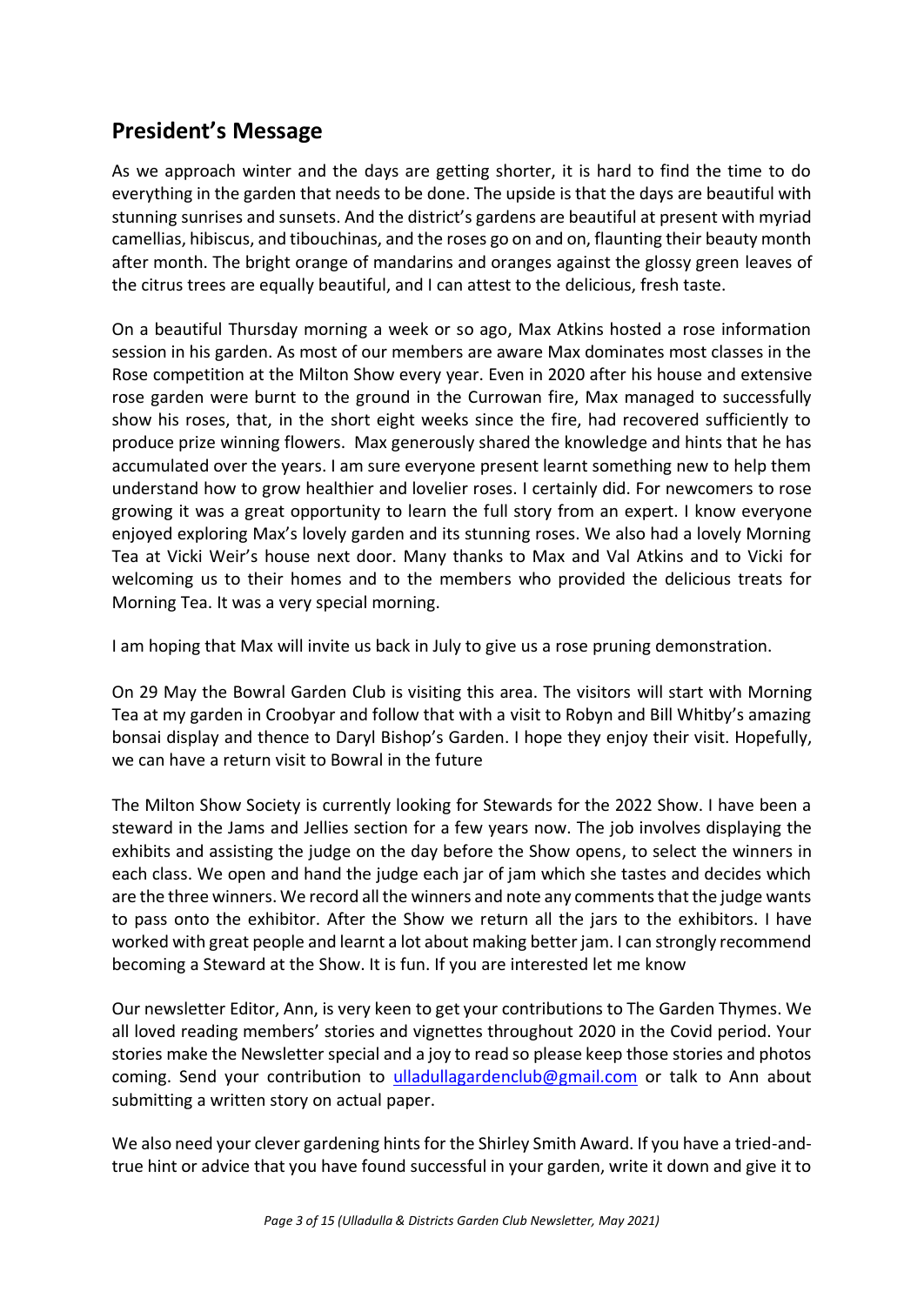Ann or send it to [ulladullagardenclub@gmail.com.](mailto:ulladullagardenclub@gmail.com) It is sure to help someone else with their gardening and it could win you the Shirley Smith Award. In November, members vote on which hint that has been published in the newsletter, they think is best. The hint with the biggest number of votes receives the Shirley Smith Award. Not only do you have the prestige associated with this Award, but you also get your name engraved on the trophy and you get a bundle of garden goodies. So, get those hints rolling in.

Happy winter gardening!

Gillian

ઌ૰ઌ૰ઌ૰ઌ૰ઌ૰ઌ૰ઌ

## **Finance Report for April 2021**

| Funds held at CBA as at March 31, 2021 | \$22290.71 |
|----------------------------------------|------------|
| Bendigo Bank Term Deposit              | \$7222.00  |
| Income                                 | \$10933.05 |
| Expenditure                            | \$4742.58  |
| Cash Book balance as of April 30, 2021 | \$28481.18 |
| 'Student' account                      | \$2676.28  |

### **If you have any questions regarding the above, please contact Sue Hobson**

#### જાજ્જ્*જ્જ્જ્જ્જ્જ્જ્*

## **Would you like to be a Member in Focus at one of our meetings?**

We would love to hear from any member in our club who can share their journey with us  $-$  it doesn't have to be garden related, or it can just be some photos that you can share with us  $$ it is up to you.

You could be a new member or a long-standing member whose garden has evolved significantly since they last presented. Don't be shy as we can assist with your presentation.

If you are interested in sharing your knowledge and experiences with the club, please contact Colleen Ringe.

ન્ઠન્ઠન્ઠન્ઠન્ઠન્ઠન્ઠન્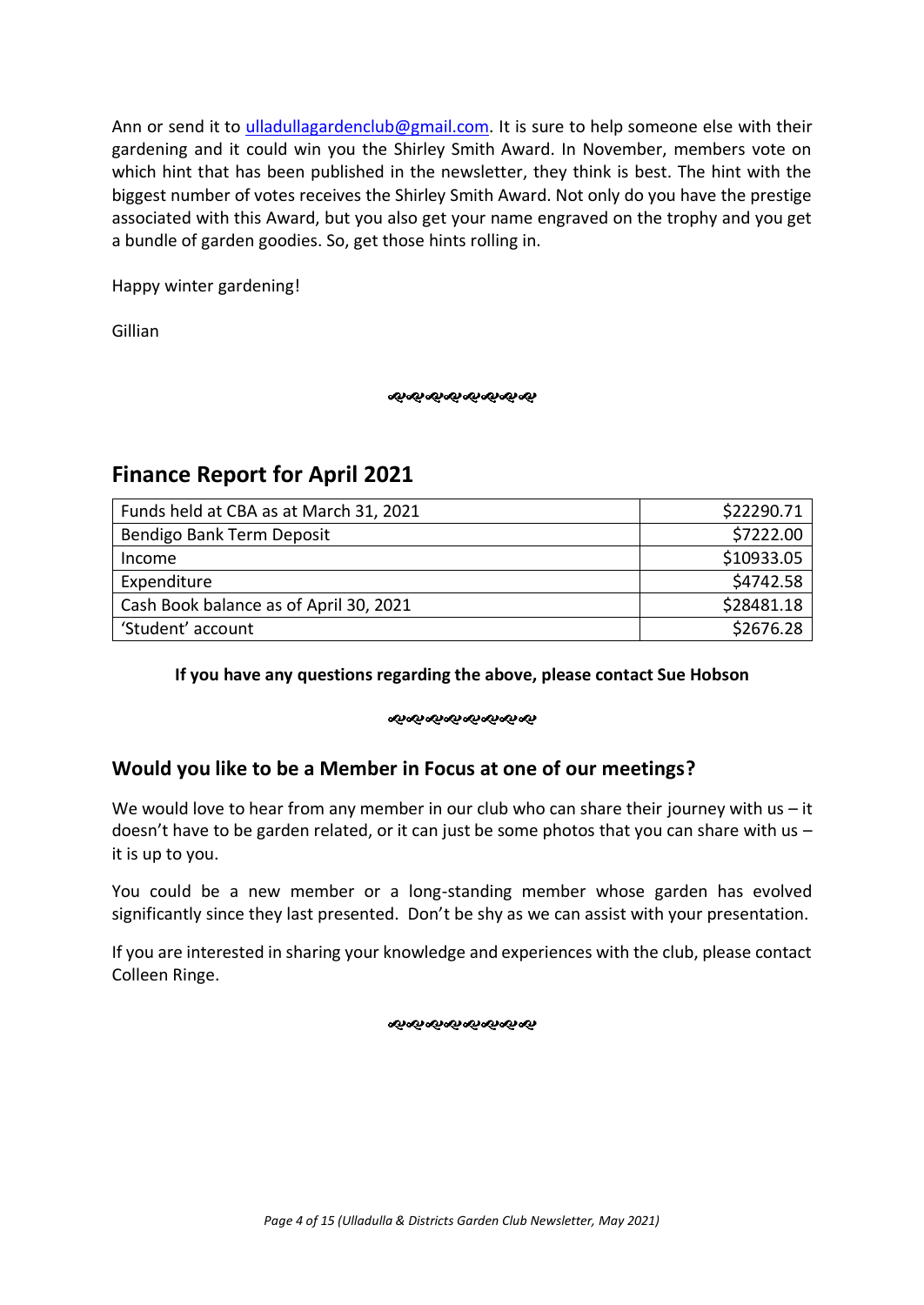## **Keeping everyone COVID safe for our meetings**

At our monthly meetings, we must make sure everyone is protected and safe from COVID infection. It is frustrating but essential that we all closely observe the following rules:

- Please do not come to the meeting if you are feeling unwell.
- Bring your own pen.
- Before entering the venue, register with the Services NSW app using the Church's QR code. If you do not have a smartphone, you can manually record your details.
- Committee members will take your contributions for the Garden Gems, Competition and Trading tables and deliver them for you.
- Once you are inside the venue go to the Welcome Table as usual to record your attendance. This is for insurance purposes.
- After recording your attendance, move around the room in a clockwise direction to get your raffle tickets and view the Garden Gems, Competition and Trading table. The library will not be operating.
- Once you are seated, please remain in your seat until Morning Teatime.
- Morning tea will be served individually from the serveries in the kitchen.
- You may prefer to use your own mug otherwise all tea and coffee will be served in polystyrene cups. Biscuits will be served in individually wrapped packets.
- Hand sanitisers will be located at the entry and at strategic points in the meeting area. Please sanitise your hands regularly.
- COVID Monitors will circulate around the room to make sure we all observe social distancing.
- And please, no singing and dancing!

#### ઌ૰ઌ૰ઌ૰ઌ૰ઌ૰ઌ

To control codling moths in fruit trees, hang a couple of opened necked jars filled with sweet sherry in your apple, pear persimmon etc. trees around late September. This will attract the moths and they will die happily in the sherry before laying any eggs near your fruit . Change the sherry on a regular basis for best results.

*Morris Holmes horticultural consultant gardener*.

Codling moths lay their eggs on leaves on developing fruit as flowering finishes. When the eggs hatch the caterpillars burrow into the fruit. Apply Success Ultra from early flowering onwards and destroy any affected fruit. Trap migrating caterpillars in corrugated cardboard bands wrapped around the tree trunk. "Information from Yates Garden guide."

Marie O'Connell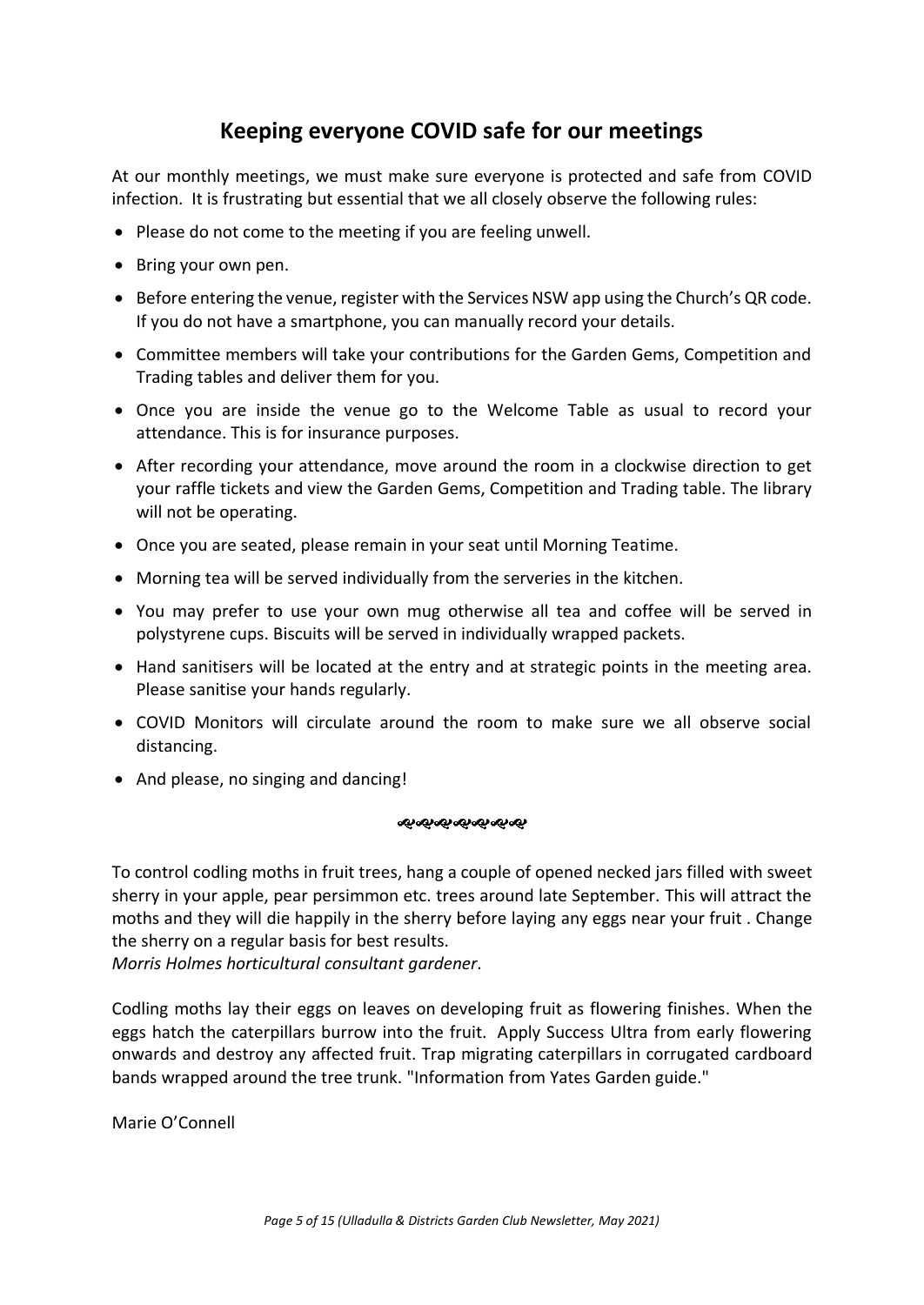## **ACTIVITIES - Debbie Kendall**

### **1 June 2021, Tuesday: Day trip to Horse Island, Bodalla.**

**Departing Ulladulla Civic Centre: 7.45 am for Horse Island. Please note that due to ongoing roadworks on the Princes Highway we are hoping to depart the Civic Centre a bit earlier than originally planned. T**ravelling with Kennedys Coaches in 2 x 24-seater minibuses, we will have a quick comfort stop in Moruya before heading on to Horse Island. Arriving about 10.00 am, we will spend approx. 2  $\frac{1}{2}$  hours viewing the property with morning tea provided around 11.00 am by our host, Christina Kennedy. Lunch will be at the Moruya Golf Club. We will also have a quick stop at the Moruya Garden Centre before heading home.

#### \*\*\*\*\*\*\*\*\*

## **22 September 2021, Wednesday: Day Trip to Bowral Tulip Festival & Red Cow**

**Farm, Sutton Forest, departing 7.30 am.** The Bowral Tulip Festival is one of Australia's oldest and best-loved floral festivals. Corbett Gardens, the centrepiece of the festival is mass-planted with spectacular curated displays of 75,000 tulip bulbs and 15,000 annuals. There will be daily entertainment and over 20 stalls with a large range of handcrafted wares, local produce, and refreshments. Tickets for this event in Corbett Gardens need to be pre-purchased and entry times are limited – I have opted for a morning entry. Members will be free to spend as much time as they wish in Corbett Gardens during the morning (please note that Pass Outs are not available) and to also browse the shops in Bowral and purchase lunch.

In the afternoon we will visit the beautiful Red Cow Farm Garden in Sutton Forest. Red Cow Farm is a unique cool-climate garden set on 2 ½ hectares – it has 20 garden rooms including cottage garden, monastery garden, abbess's garden, bog garden, orchard and kitchen garden, just to name a few. **Cost: \$60 pp** includes coach, plus entry to Tulip Festival and Red Cow Farm. Lunch at own expense. If you would like to be included for this trip then please register at the Activities Table, with deposit of \$20 due by June meeting and full payment due at the July meeting.

#### \*\*\*\*\*\*\*\*\*

## **Monday 11 Oct – Thursday 14 October: 4 days/3 nights trip featuring visit to Mayfield Gardens, Oberon**. This trip is full, with a waiting list.

The trip will also include a visit to the Secret Garden & Nursery, Richmond; tours of Nooroo and Windyridge Gardens, Mount Wilson; Highfield Gardens, Little Hartley; Morning tea cruise on the Nepean Belle Paddlewheeler.

**Cost:** \$740 pp twin share - \$890 single rate – includes coach, dinner, bed & breakfast at the Nesuto Leura Gardens Hotel, light lunches; garden entries.

**Final payment due by 30 August 2021. Please also advise of any special dietary requirements as soon as possible**

\*\*\*\*\*\*\*\*\*

### **Save the Date**

**The following members have kindly offered to open their gardens later in the year: 8 November 2021**, Elizabeth Stayt and Judy Thurecht, Bannister Head Road, Narrawallee. **1 December 2021,** Rose Richardson, Seaspray Street, Narrawallee. More details to follow.

\*\*\*\*\*\*\*\*\*

Other Activities are planned for the coming months, but dates and details aren't finalised yet so watch this space.

#### ઌ૰ૡ૰ૡ૰ૡ૰ૡ૰ૡ૰ૡ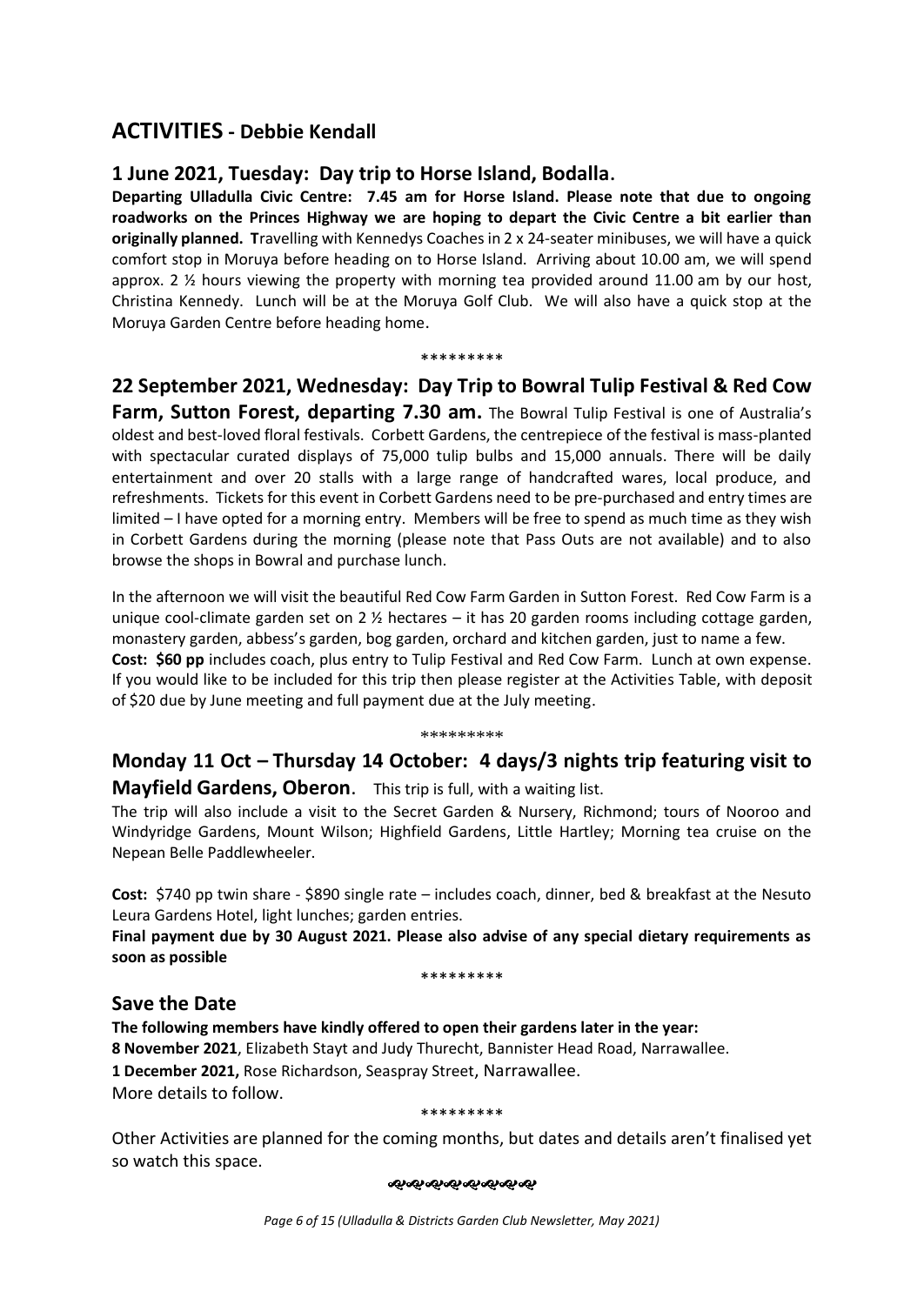## **About the fauna in my garden – Daryl Bishop**

### **Rainbow Lorikeets**

This is a bad time in my garden. The virus which has decimated the flock that normally considers my garden as part of its territory, has taken its toll. This is a flock of 30-40 birds; they have visiting rights covering their morning and afternoon treats (not a meal) as I feel they need to forage for themselves but enough to bring them to my garden each day. If the treat is late, they line up on the deck railing until I appear. These



birds are very gregarious, so the virus passes through the flock very quickly; the flock grows smaller by the day. At this morning's count, it was down to 12. I feel very sad as this is not just a local virus.

Although classed as nectar eaters, they can be very destructive as they also like the taste of the petals of some flowers. For example, they shredded my whole display of calla lilies, sitting there calmly chewing on the large petals, having already torn the flowers apart in their eagerness to get at them.

They are also seed eaters; sunflower seeds seem to be their favourite. However, they are not picky and will give most seeds a 'try'. I have even seen them on lawns busily foraging for the grass seed.

They also love fruit; I put a sliced apple out each day, and it doesn't last long.

There about 55 species of lorikeets spread widely in the southern hemisphere; seven of these can be found in Australia. Our local species is the Rainbow Lorikeet which has thick glossy plumage of green, purple, yellow and red. Males and females are similar in both size and colour. The immature birds are a bit duller in colour than the adults.

They usually have only one chick and they nest usually in tree hollows. The young stay with the parents wherever they go until mature enough to fend for themselves and are then accepted into the flock whatever their sex.

The lorikeets are known as brush-tongues. They differ from wattle birds (which have long stiff bristles at the end of their tongue) in that the visible part of the tongue is covered in short bristles or hairs which allow then to really clean a plate/drink if it held something it liked. Despite what some people say, they don't care if the nectar is indigenous or exotic – if your garden provides the nectar, they will be there!

They are beautiful, ravenous, greedy, gregarious, belligerent, charming and friendly. They are fun to have around but need to be kept in their place. They hate to be left out. They have twice chewed holes in my screen door in an effort to get into my house - having worked out that this is where the treats come from. Unlike the magpies, they haven't yet learnt how to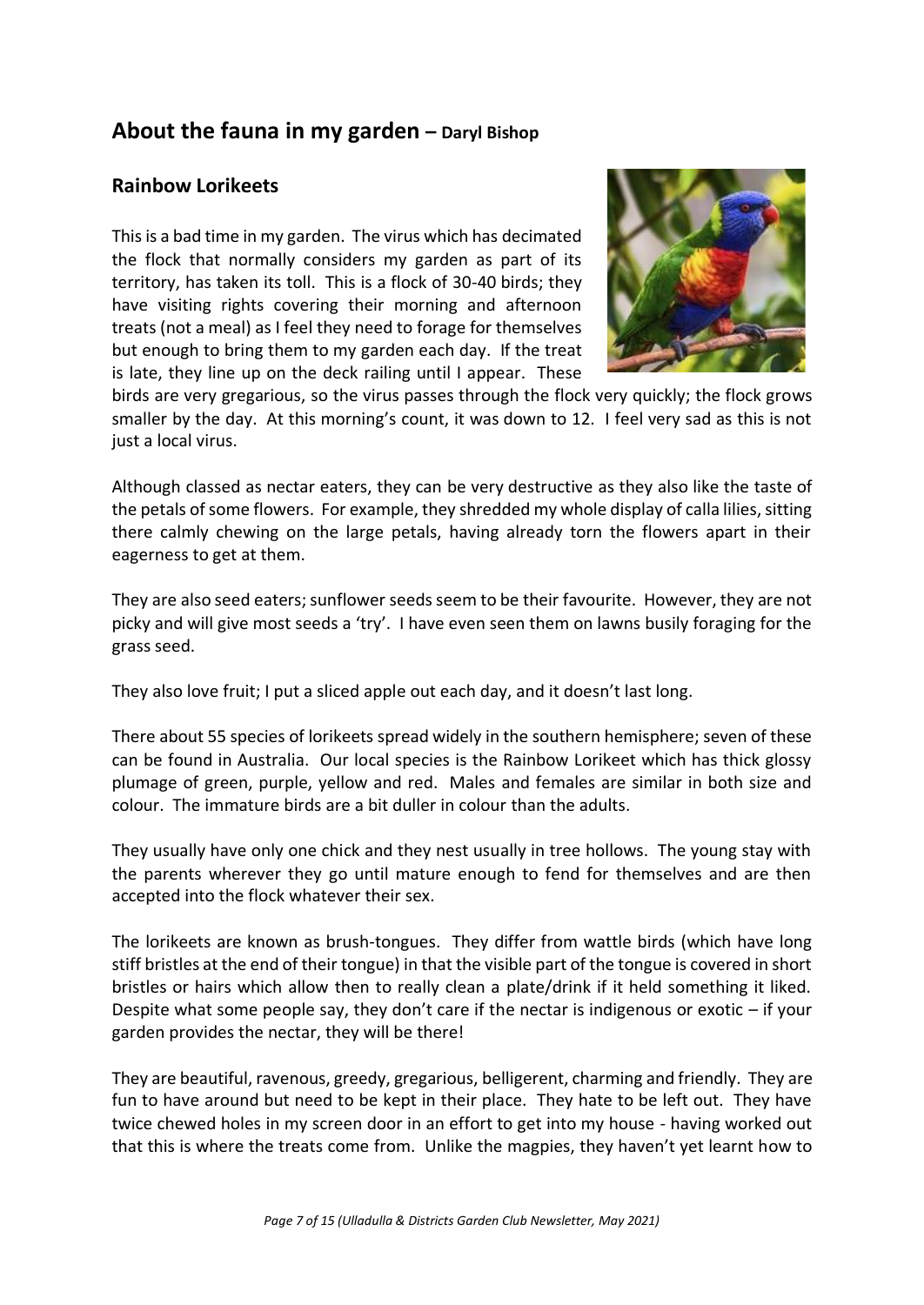open the screen door. Because they like to hang out in flocks, they can be very noisy, but my garden would seem empty without them.

The currawongs are back. There are normally only 2 but this year there are  $6 -$  another change.

The domestic mouse (mus) which I talked about last month, is really making its name (in a bad way). Their plague numbers have reached hundreds of thousands and the damage they are doing is horrendous. This too will pass but farmers, following the fires, floods and COVID must be wondering "what's next".

The bandicoots are also back busily digging holes in my lawn each night. They must be going to other people's lawns as well, so as they are favoured tick carriers, we should be very wary.

I have been particularly pleased during the past 2 weeks to be visited on a regular basis by a wag-tail. He is not at all shy and comes up onto the deck whenever he sees me there.

I hope he stays!

#### જાગ્લેગ્લેગ્લેગ્લેગ્લેગ્લે*ગ*



Our **Guest Speaker for the April Meeting** was Joanne Collins, Physiotherapist at Milton Hospital, who gave an informative talk on how we can maintain our fitness for gardening and how to prevent falls in the garden.

Joanne left the club with a copy "Staying Power" tips and tools to keep you on your feet.

Here is an excerpt from that publication:

### **Coming to grips with falls**

Having a fall gives anyone a shock. Falls can affect us all, no matter what age or level of fitness. They are not an inevitable consequence of growing older – you can do a lot to reduce your own risk of falling. It is simply a matter of employing a new way of thinking about a very old problem.



### **The causes and cures of falls**

As you get older, many changes can happen gradually so that you tend not to notice them. You can become less active, your bones become more brittle, our muscles weaker, our balance less stable and your eyesight less clear. It happens so slowly over several years that it is hard to identify exactly what these changes are.

Please see the editor if you would like to borrow this publication - it has great tips and tricks to keep us safe as we age.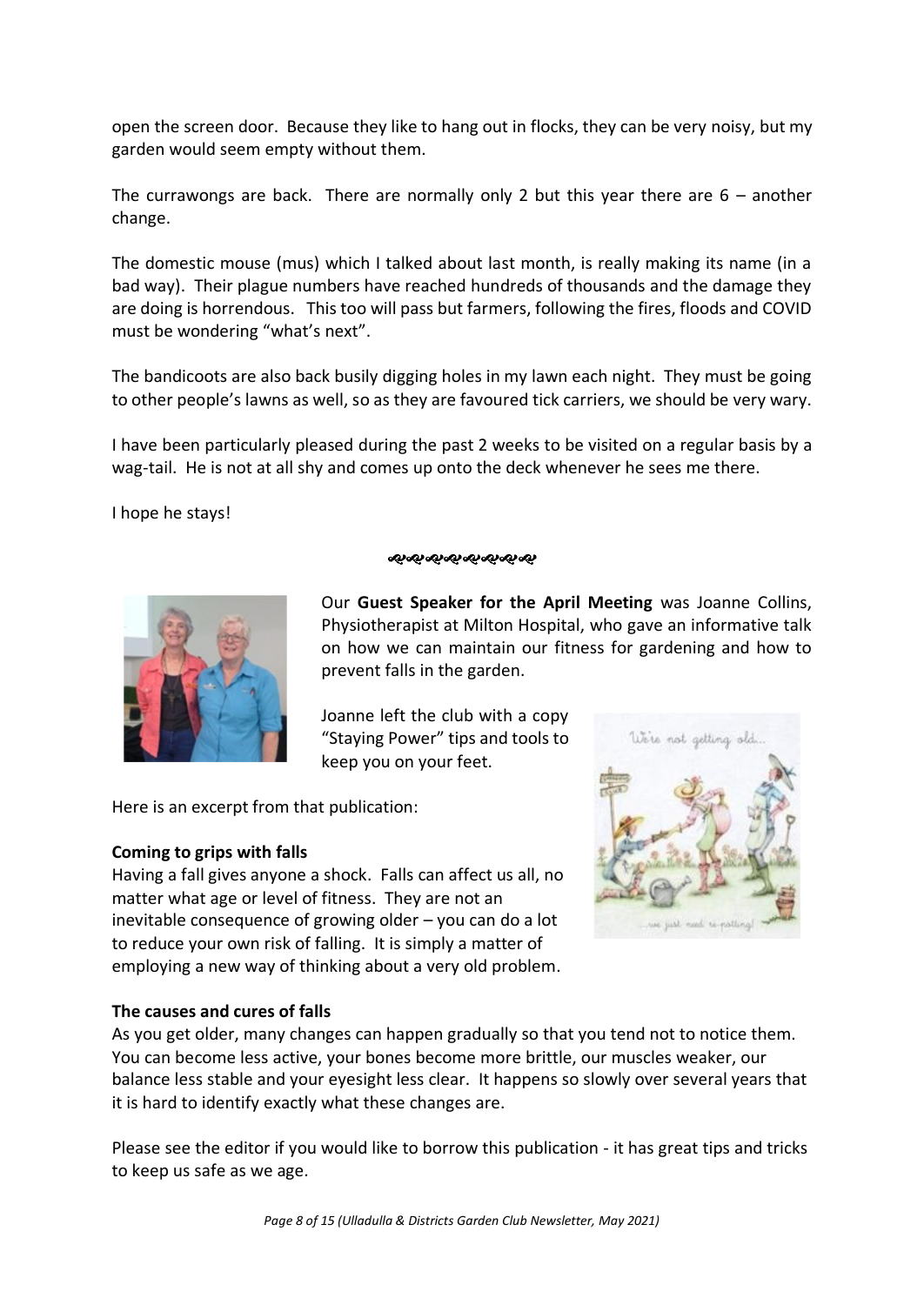## **Diary of a thwarted orchid lover**

Hitherto I have never been inspired to grow orchids. As a child I would seek out the little native nodding greenhoods in the paddocks at the back of my childhood home, and my mother always had pots of Cymbidium orchids scattered throughout the garden and on her back deck. I was astonished when I learned that my brother was growing orchids in his garden; I think we all know that brothers do not follow such gentle pursuits. And then a few years ago I visited a garden on the road to Bendalong with the Garden Club. It was a beautiful garden. I hope it is still there. The feature that really struck me was the Sydney rock orchids tumbling over rocks at the top of a water feature. And on one of my regular visits to the Milton Rural Landcare Nursery I was struck by the stunning yellow orchids flowering in the gardens bordering the entry path. I decided I must grow Sydney Rock orchids.

So, I went online and ordered the plants. I also ordered a book that purportedly would provide me with all the information I needed to successfully grow Dendrobium speciosum. I closely followed all the instructions, my brown thumb marking each page as I studied and implemented the wise words. But to no avail.

After listening to our own orchid expert, Gary, at a Garden Club meeting, I moved the pot containing my orchid to an easterly aspect only to have the leaves go spotty brown and ultimately shred. So, as a last resort, I planted it in the ground. It did not last long, and I sadly farewelled my Sydney rock orchid.

But I was obviously not ready to give up. On the Garden Club visit down South last month, I was enticed by a fellow traveller to go to the Orchid nursery at Mogo. I bought another orchid. This time it is a hybrid and its label said 'very hardy'. The vendor congratulated me on my choice and provided me with advice that I hope will help overcome my very dark brown thumb.

I have followed the advice to the letter and when Spring has sprung, I will discover whether I should pursue this orchid strewn pathway.

I will let you know what happens.

**Anonymous**



ೲೲೲೲೲೲೲೲ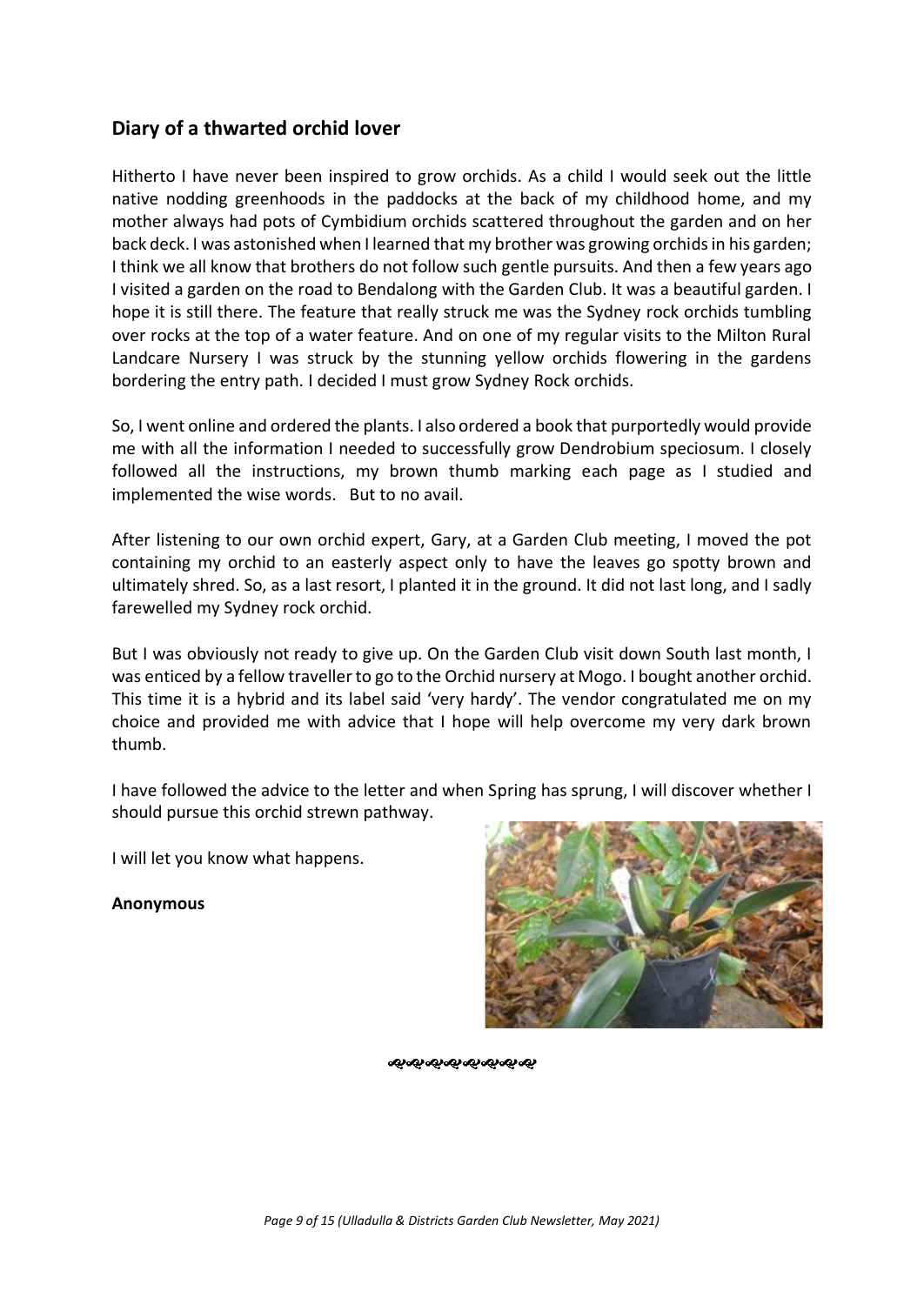## **How sweet it is** … thank you Marie O'Connell

After purchasing 3 organic sweet potato plants my daughter Shelley planted them in her plot at the Murramarang Community Garden; the result is many kilos of large, sweet potatoes.

This is her first effort after purchasing a plot at the garden this year, so along with salad vegetables and a few flowering plants to encourage the local bees you can imagine how keen she now is to plant potatoes for the coming season!

Happy gardening!

Marie O'Connell



જાજાજાજાજાજાજાજા

### **Wollongong Botanic Gardens Day**

On Sunday 30 May, 10am to 4pm we will be celebrating the 'power of plants' at Botanic Gardens Day at Wollongong Botanic Garden.

Costa Georgiadis and Clarence Slockee from ABC Gardening Australia will also be here on the day as part of our 50th anniversary celebrations!

Activities (all free) include:

- Guided tours
- Self-guided trails
- Exhibitions
- Garden Demonstrations
- The Tree Musketeers Show
- Kids Scavenger Hunt

We thought you might be interested in sharing this with your members and communities.

For mor details visit the following webpage **[wollongongbotanicgarden.com.au/bgday](https://wollongongbotanicgarden.com.au/events/botanic-gardens-day/_nocache)**

We hope to see you at the Garden soon!

ન્યુન્સન્સન્સન્સન્સન્સન્સ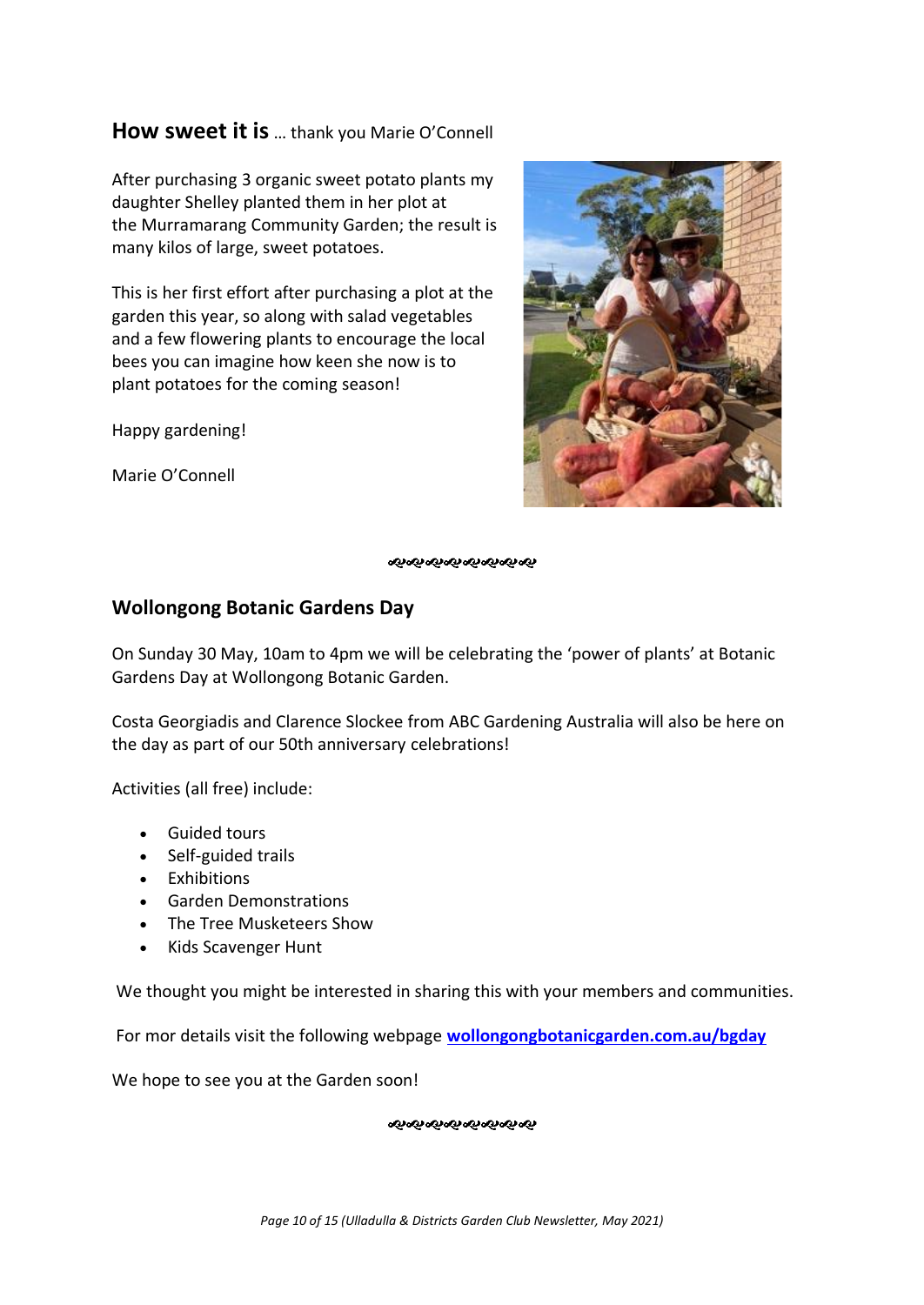## **Rose Information Morning**

Max Atkins conducted a Rose Information Seminar at his home in Milton, on Thursday 20 May, for a small group of members keen to learn more about roses and their care. It was very informative and appreciated by those present. Max provided good detail on the history of roses, use of fertilisers and the management of pests. Many thanks Max.

The lovely morning was topped off by the generosity of Vicki Weir, Max's neighbour, who opened her lovely home and hosted morning tea for those present. Thanks also to Ann Keegan and Chris Turner for their morning tea contributions and help on the day.



ન્ઠન્ઠન્ઠન્ઠન્ઠન્ઠન્ઠન્

## **Milton Show Ladies Auxiliary**

The Milton Show Society's Ladies Auxiliary is keen to hear from anyone who may be interested in joining us to help keep our local show simply the best! I know that there are quite a few Garden Club members who are already involved in the show as competitors and stewards. The Ladies Auxiliary help fund prize money at the show by fundraising events during the year, run the pavilion during the show, and generally help wherever and whenever we are needed. Our next meeting will be on Wed  $16<sup>th</sup>$  June at 5.30pm. We meet in the Showground office (green building near the entry gate) at the showground.

If you would like to join us or would like more details, please call Rhondda Bentley on 4456 4181.

ઌ૰ૡ૰ૡ૰ૡ૰ૡ૰ૡ૰ૡ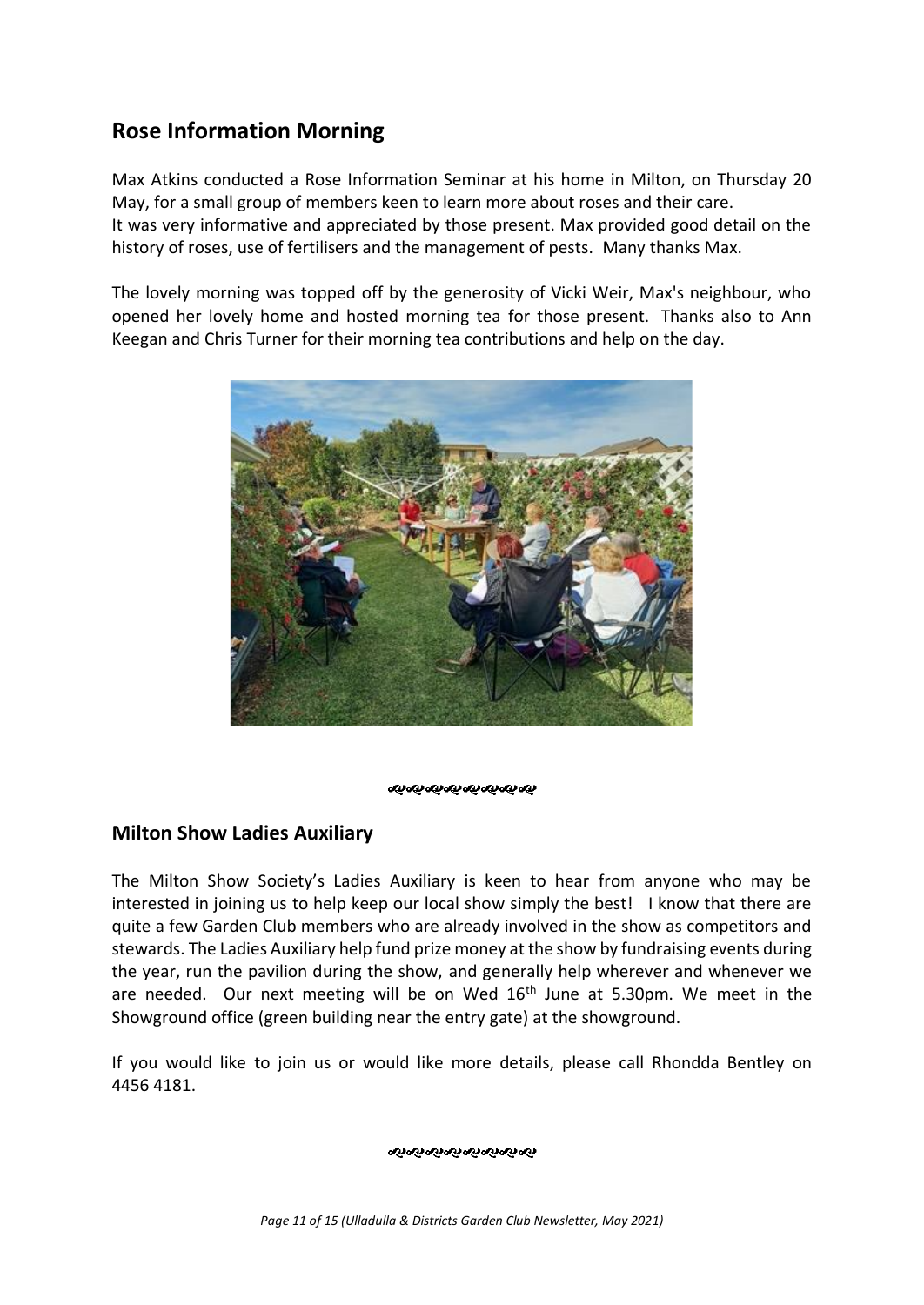## **Photos for Newsletter**

Do you have a photo you love of your garden or a plant or animal in your garden? We would love to share it with our members through the newsletter so please don't stop sending them in. They are a wonderful addition to our newsletter. Send them to [ulladullagardenclub@gmail.com.au](mailto:ulladullagardenclub@gmail.com.au) or directly to me at [annkeegan@bigpond.com](mailto:annkeegan@bigpond.com)



*My potted Herb Garden outside my back door is plentiful at the moment, I just love this time of the year for gardening. Faye Fitzsimmons*

#### **જીજીજીજીજીજીજીજી**

## **Shirley Smith Award 2021**

Sadly, no tips received again this month. However, I am sure that each of you has a special tip that you have used during the COVID situation that you can share with our members. Please send them to [ulladullagardenclub@gmail.com](mailto:ulladullagardenclub@gmail.com) or directly to the editor at [annkeegan@bigpond.com.](mailto:annkeegan@bigpond.com) I look forward to receiving lots of tips and tricks this year. Your could be our winner.

#### ઌ૰ઌ૰ઌ૰ઌ૰ઌ૰ઌ૰ઌ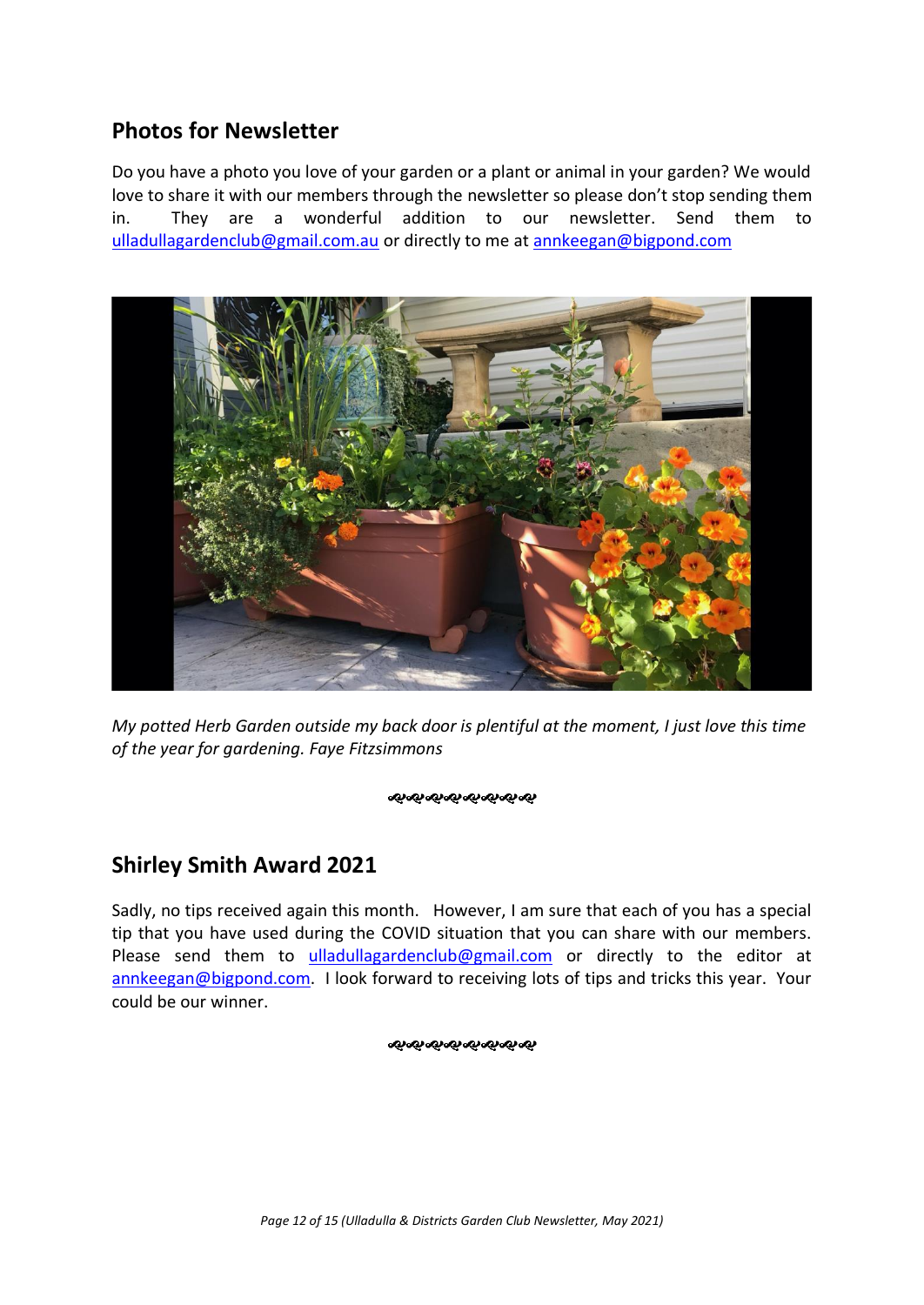## **Photo Competition for May**

Please send in your photos to [annkeegan@bigpond.com](mailto:annkeegan@bigpond.com) or [ulladullagardenclub@gmail.com](mailto:ulladullagardenclub@gmail.com)

Only one entry received this month - **a beautiful dahlia tree** – thank you Larraine Schachter



**April meeting competition** – Hibiscus – and the winners were …



1<sup>st</sup> Catherine Craig 2<sup>nd</sup> Robert Kilborn 3 rd: Patricia Kilborn





**The Competition for May meeting is One Perfect Bloom**

## **Competitions for 2021**

| June          | Winter Wonders    | September       | Orchi |
|---------------|-------------------|-----------------|-------|
| July          | Camelias          | October         | Roses |
| <b>August</b> | <b>Succulents</b> | <b>November</b> | Symp  |

**June** Winter Wonders **September** Orchids

Augusts **November** Symphony in White

**જાજાજાજાજાજાજા**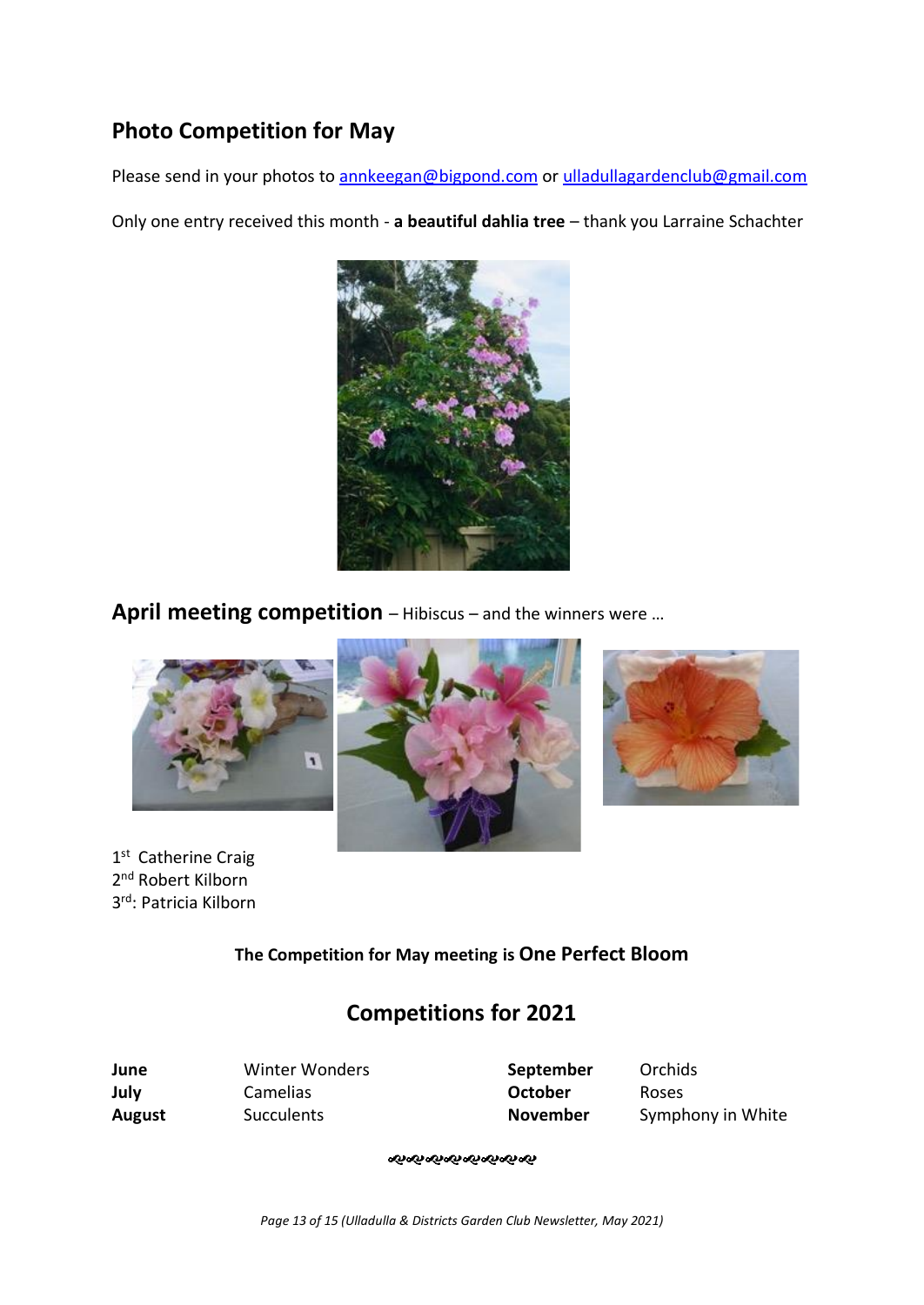### **Garden events that may be of interest to you** – (not part of UGC planned activities)

# **Garden Clubs of Australia – Biennial National Convention**

Sep 12 – 16, Townsville [www.gcaconvention2021.com](http://www.gcaconvention2021.com/)



**Tulip Time Festival 2021**, 17 Sept - 4 Oct 2021 Corbett Gardens, Bendooley Street, Bowral **Robertson Open Gardens** October 9 and 10, 2021 **Roses by the Seaside, 2021 National Rose Championships and Conference, Kiama** Sat Oct 16 and Sun Oct 17 The Pavilion, 2 Bong Bong Street, Kiama <http://www.nsw.rose.org.au/rose-society-events>

**Bundanoon Garden Ramble** October 30 and 31 2021

**Bathurst Spring Spectacular 2021** (including plant and garden expo) Sat Oct 30 and Sun Oct 31 [www.bathurstgardenclub.org.au](http://www.bathurstgardenclub.org.au/)

**Birchwood (near Benalla) Open Garden** Sat Oct 30 and Sun Oct 31 [www.birchwoodnearbenalla.com.au](http://www.birchwoodnearbenalla.com.au/)